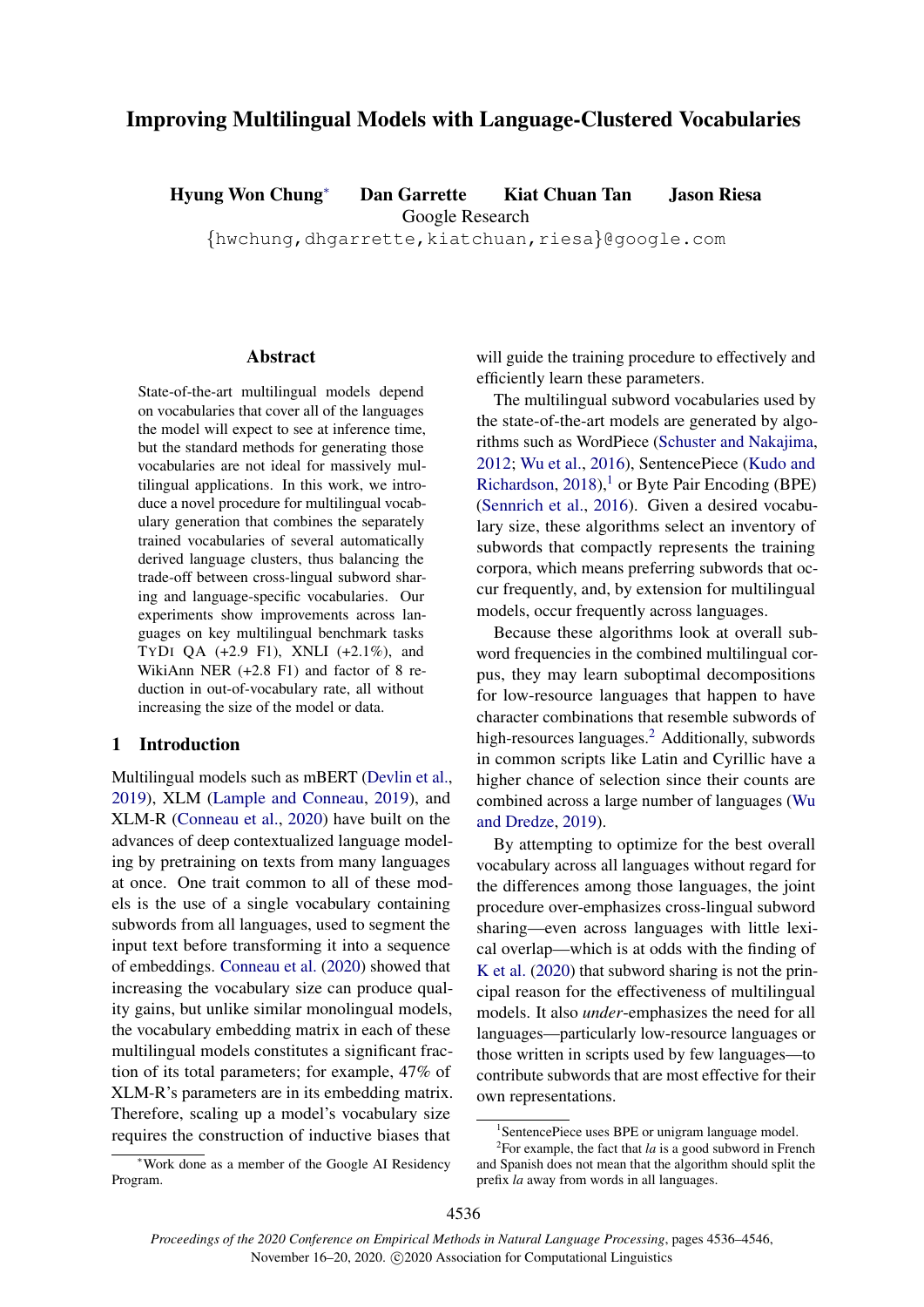In this paper, we propose a novel approach to multilingual vocabulary generation that seeks to balance the trade-off between optimizing for crosslingual subword sharing and the need for robust representation of individual languages. At a high level, we: 1) automatically group languages into clusters based on the distributional similarities of their individual subword vocabularies, 2) apply the SentencePiece algorithm separately to the data for each individual cluster, and finally 3) combine all cluster-vocabularies together to form a single unified multilingual model vocabulary.

We evaluate our approach on three distinct downstream tasks: TYDI QA, XNLI, and WikiAnn NER. Our experimental results show that our method improves model performance on all three tasks, and achieves a state-of-the-art result for TYDI QA and zero-shot cross-lingual NER. Crucially, our method improves performance without any changes to the model, and since it does not depend on the model architecture, it can be applied to any model that uses a vocabulary.

# 2 Clustered Vocabularies

<span id="page-1-0"></span>

Figure 1: Encoding languages into binary vectors.

We begin by defining a vector representation for each language (Figure [1\)](#page-1-0). For each language  $l$  in the set of languages  $L$ , we generate an  $l$ -specific vocabulary  $V^l$  by running the SentencePiece algorithm on l's corpus. Then we take the union of the resulting vocabulary to form the global vocabulary,  $V^L = \bigcup_{l \in L} V^l$ . Next, for each language, we form a binary vector  $\mathbf{v}^l$  of dimension  $|V^L|$ , where each component of  $v<sup>l</sup>$  corresponds to a subword in  $V^L$ , i.e.,  $\mathbf{v}_i^l = \mathbb{I}[V_i^L \in V^l]$  where  $\mathbb{I}$  is an indicator function. In other words,  $v<sup>l</sup>$  contains a 1 corresponding to each subword that is present in l's vocabulary, and two languages will have similar representations when their vocabularies have more subwords in common.

With each language encoded as a vector  $\mathbf{v}^l$ , we can apply standard clustering algorithms to assign each  $l$  to some  $c_j$  in the set of clusters  $C$ . For our experiments, we used  $k$ -means with cosine distance. Preliminary experiments (Table [1\)](#page-1-1) indicated

<span id="page-1-1"></span>

|                                                                     |  |  | 104 |
|---------------------------------------------------------------------|--|--|-----|
| TYDI QA 55.6/69.4 56.9/70.5 58.5/71.7 57.3/70.9 57.0/70.2 55.5/69.3 |  |  |     |

Table 1: TYDI QA results for our k-means-based vocabulary generation approach on different values of k.  $k = 1$  puts all languages in a single cluster, and is thus equivalent to the baseline JOINT approach;  $k = 104$ generates a separate vocabulary for each language.

that using  $k = 8$  would yield good results for our 104-language (the same set of languages used in mBERT) pretraining data so we fixed this value for all remaining experiments.

We then generate a vocabulary  $V^{c_j}$  for each cluster  $c_i \in C$  by pooling all of the pretraining data for all languages  $l \in c_i$  and running the SentencePiece algorithm. We set the target vocabulary size to be proportional to the size of the union of the individual vocabularies  $V^l$  of the languages belonging to the cluster i.e.  $|V^{c_j}| \propto |\bigcup_{l \in c_j} V^l|$ , ensuring that the proportion of the overall vocabulary allocated to a particular cluster is guided by two factors: it will increase if the cluster has more languages, and decrease if the cluster's languages have more vocabulary overlap. Finally, the multilingual model's overall vocabulary is the union of all of the cluster vocabularies:  $V^C = \bigcup_{c_j \in C} V^{c_j}$ .

Note that our method is a generalization of the conventional approach, which has  $|C| = 1$ .

# 3 Intrinsic Analysis

In this section, we directly examine the vocabularies produced by the standard recipe (JOINT) and our clustering-based method (CLUSTER) in order to assess the degree to which each approach is able to capture and balance the inductive biases introduced in §[1:](#page-0-2) a multilingual vocabulary should encourage subword sharing across languages when appropriate, but each language should also have the freedom to contribute the subwords that are most effective for its own representation.

For all of our experiments, we generate vocabularies from the Wikipedia articles of 104 languages with 906M sentences. Each multilingual vocabulary is 488k subwords. The cluster assignments and sizes generated by CLUSTER are found in Table [2.](#page-2-0)

In order to quantify the extent of subword sharing between languages, we look at each language as a *distribution* over the vocabulary. In particular, we apply the multilingual vocabulary  $V$ 's segmentation to each language l's monolingual corpus in order to count the frequency of each sub-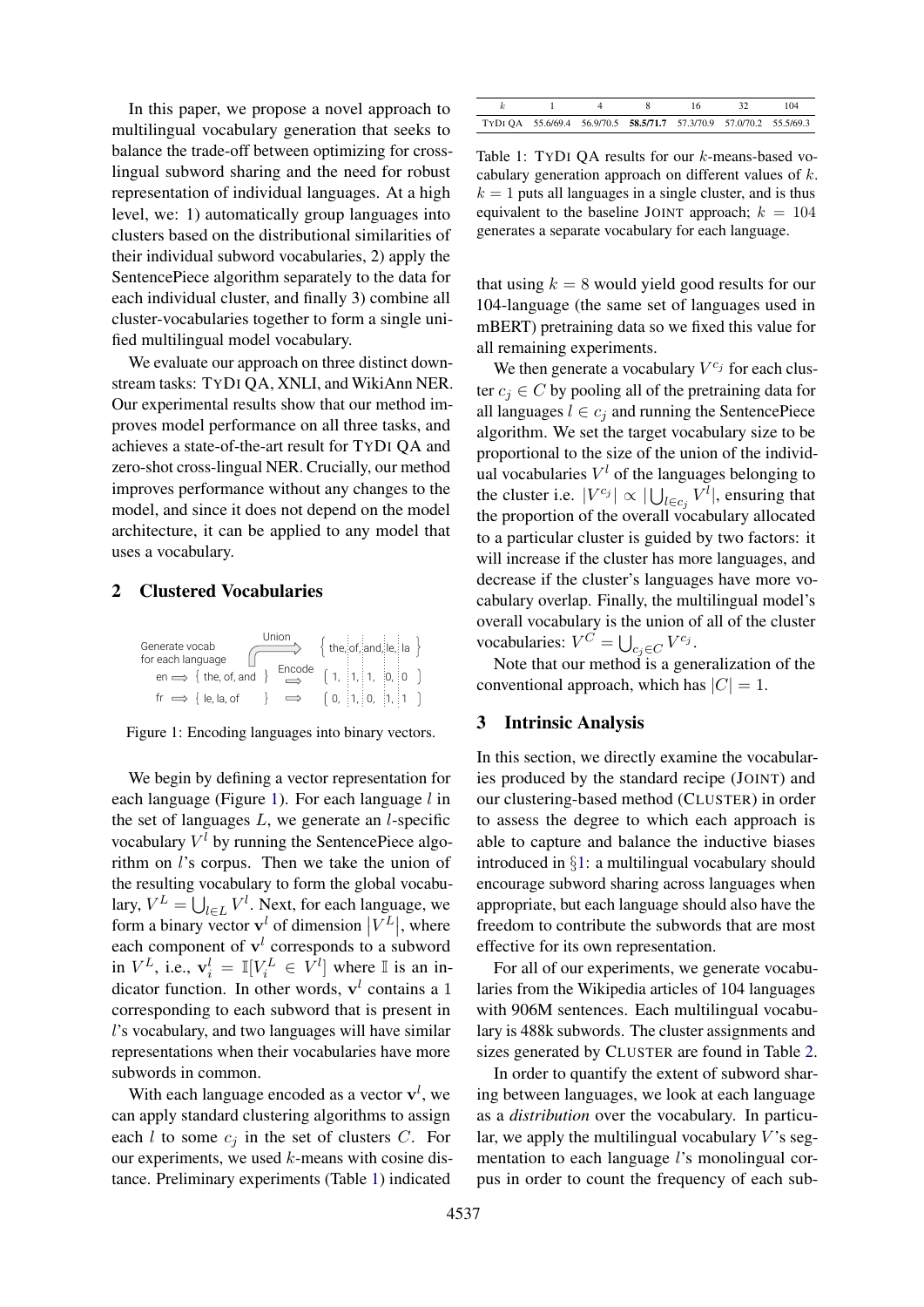<span id="page-2-0"></span>

| Name           | <b>Clusters</b>                                                                                                                                        |         |
|----------------|--------------------------------------------------------------------------------------------------------------------------------------------------------|---------|
| c <sub>1</sub> | af, sq, hy, az, bn, bs, my, ceb, hr, en, fi, ka, el, he<br>hu, id, ga, jv, lv, lt, ms, min, pl, pa, sco, hbs, sl<br>su, sw, tl, th, tr, uz, vi, cy, yo | 200,306 |
| c <sub>2</sub> | ar, bpy, fa, azb, ur, lah                                                                                                                              | 40,218  |
| $c_3$          | an, ast, eu, ca, gl, io, it, la, lmo, oc, pms<br>pt, ro, scn, es, war                                                                                  | 80.764  |
| $c_4$          | ba, be, bg, ce, cv, kk, ky, mk, mn, ru, sr, tg, tt, uk                                                                                                 | 82,163  |
| $c_5$          | bar, br, fr, de, ht, nds, lb, mg, vo                                                                                                                   | 51,653  |
| $c_6$          | zh-Hans, zh-Hant, ja, ko                                                                                                                               | 25,528  |
| $c_7$          | cs, da, nl, et, is, nb, nn, sk, sv, fy                                                                                                                 | 57.681  |
| $c_8$          | gu, hi, kn, ml, mr, ne, new, ta, te                                                                                                                    | 61.683  |

Table 2: Cluster definitions of CLUSTER.

<span id="page-2-1"></span>

|           |  |                | JOINT en ur ja zh CLUSTER en ur ja zh |  |               |  |
|-----------|--|----------------|---------------------------------------|--|---------------|--|
| en        |  | 0 8 9 15       | en                                    |  | 0 145 306 307 |  |
| <b>ur</b> |  | $0 \t14 \t20$  | ur                                    |  | 0 165 166     |  |
| ia        |  | $\overline{0}$ | 1a                                    |  |               |  |

Table 3: Wasserstein-1 distance  $(\times 1000)$ .

word. The empirical distribution of a language  $l$ over the vocabulary  $V$  is defined by normalizing the frequencies of the monolingual corpus. Given these distributional representations of languages, we can use the Wasserstein-1 distance,  $W_1$ , between two languages to quantify the extent of subword sharing (Table [3\)](#page-2-1). Unlike JOINT for which  $W_1$  is relatively small even for languages with distinct scripts (e.g., English and Urdu), CLUSTER manifests much larger values for empirically different languages (and hence in different clusters) while having even smaller values for languages in the same cluster (e.g., Japanese and Chinese). This suggests that the clustering based approach not only minimizes the subword sharing when languages are dissimilar but it also puts more emphasis on subword sharing when necessary.

We quantify the degree of language freedom granted by each approach by examining the fraction of the vocabulary's subwords that contain rare scripts (Table [4\)](#page-2-2). CLUSTER has a higher percentage of Chinese, Japanese and Korean (grouped together as CJK) subwords because CJK languages are in the same cluster and by themselves, so CJK subwords can be selected independent of other languages. A similar pattern exists for Arabic script.

#### 4 Experiments

In order to demonstrate the effectiveness of our approach across languages and downstream tasks, we evaluate our method on three distinct datasets:

|                |     | CJK Arabic |
|----------------|-----|------------|
| JOINT          | 2.8 | 3.4        |
| <b>CLUSTER</b> | 4.4 | 6.1        |

<span id="page-2-2"></span>Table 4: Percentage of each vocabulary's subwords that contain CJK, or Arabic script characters.

- TYDI QA [\(Clark et al.,](#page-5-5) [2020\)](#page-5-5): question answering in 10 languages. Results in Table [5.](#page-3-0)
- XNLI [\(Conneau et al.,](#page-5-6) [2018\)](#page-5-6): natural language inference in 15 languages. Results in Table [6.](#page-3-1)
- WikiAnn NER [\(Pan et al.,](#page-5-7) [2017\)](#page-5-7): named entity recognition in 40 languages. Results in Table [7.](#page-4-0)

The principal goal of this work is to investigate the effect of improved *vocabulary composition* on multilingual models. We make a good-faith effort to control all other variables, e.g., hyperparameters, training/evaluation procedures. In particular, we keep the number of languages constant, since perlanguage model capacity is known to affect the performance of multilingual models as shown in [Con](#page-5-2)[neau et al.](#page-5-2) [\(2020\)](#page-5-2). In addition, we keep the num-ber of parameters constant<sup>[3](#page-2-3)</sup>, including the vocabulary size, since the performance of Transformerbased [\(Vaswani et al.,](#page-6-4) [2017\)](#page-6-4) models is strongly correlated with number of parameters [\(Lepikhin et al.,](#page-5-8) [2020;](#page-5-8) [Kaplan et al.,](#page-5-9) [2020;](#page-5-9) [Raffel et al.,](#page-5-10) [2020;](#page-5-10) [Con](#page-5-2)[neau et al.,](#page-5-2) [2020;](#page-5-2) [Brown et al.,](#page-5-11) [2020\)](#page-5-11). With carefully controlled experiments, we are confident that any improvement in the results is solely attributable to vocabulary composition. In other words, our vocabularies improve models without increasing the model size, compute or data.

We pretrain using the masked language modeling (MLM) task on the raw text without applying any language-specific pre-processing.[4](#page-2-4)

At a high level, the experimental results demonstrate that our CLUSTER approach to multilingual vocabulary generation improves over the standard JOINT recipe, increasing the macro average performance across languages for all datasets and tasks. For TYDI QA, we see improvements on all languages. For XNLI, CLUSTER perform better or equally well in all languages except French. The results on individual languages are more mixed for NER, with CLUSTER providing large gains on lowresource or rare-script languages, and small losses on high-resource languages.

In the remainder of this section, we provide more

<span id="page-2-4"></span><span id="page-2-3"></span> $3$ The only exception is the full scale model in §[4.2.](#page-4-1) 4 See Appendix [A](#page-7-0) for additional training details.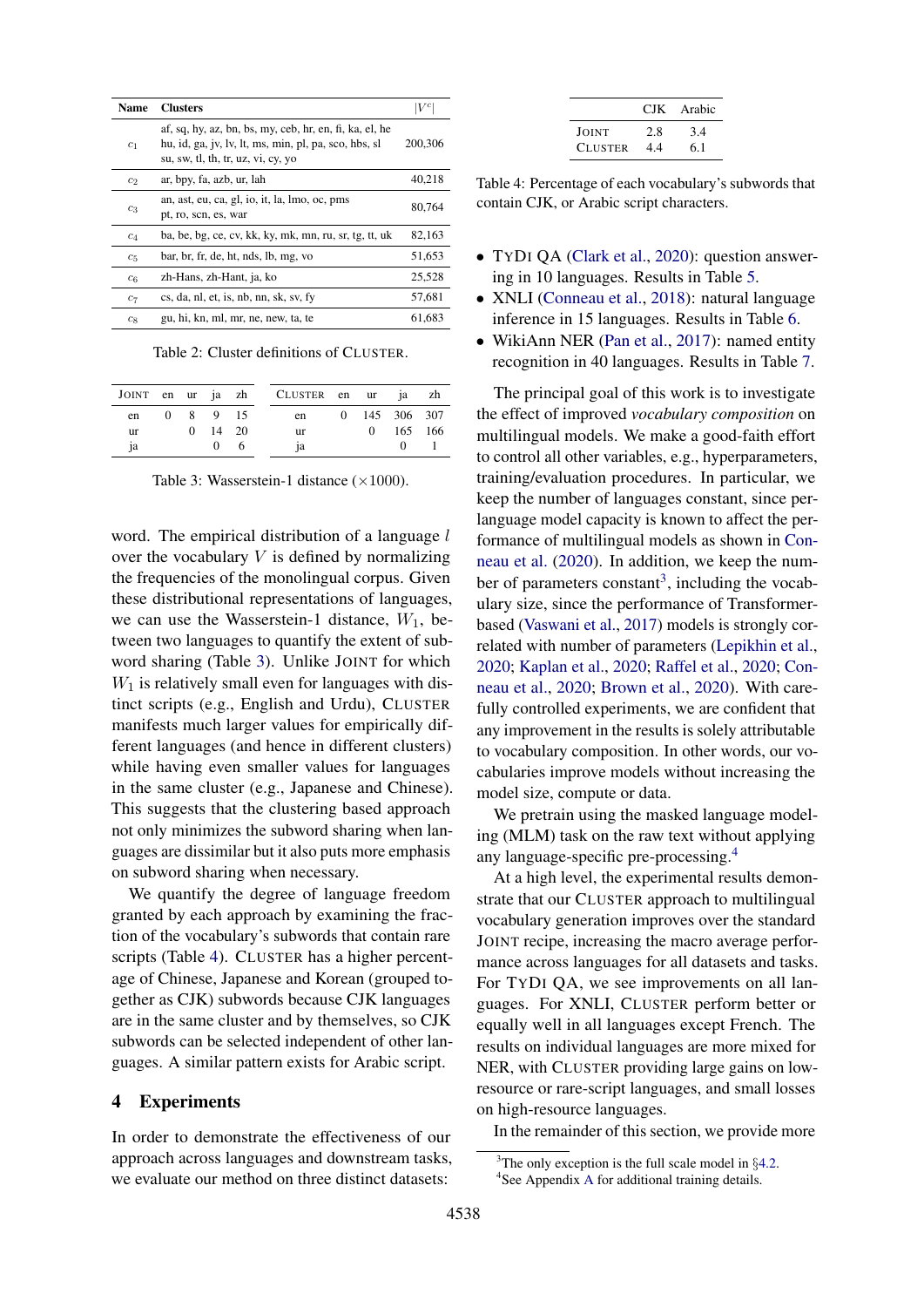<span id="page-3-0"></span>

|                | (en) | ar |  | bn fi id ja ko ru |  | SW | te                                                | th th                                                       | Avg    |
|----------------|------|----|--|-------------------|--|----|---------------------------------------------------|-------------------------------------------------------------|--------|
| <b>MINSPAN</b> |      |    |  |                   |  |    |                                                   |                                                             |        |
| JOINT          | 48.4 |    |  |                   |  |    |                                                   | 70.4 61.5 54.0 55.4 42.6 40.6 48.2 53.6 75.8 54.0 55.6      |        |
| <b>CLUSTER</b> |      |    |  |                   |  |    |                                                   | 50.3 71.9 64.8 57.3 58.0 47.2 45.5 49.4 57.0 77.5 56.1 58.5 |        |
| <b>SELECTP</b> |      |    |  |                   |  |    |                                                   |                                                             |        |
| JOINT          | 63.7 |    |  |                   |  |    |                                                   | 83.6 71.5 65.5 65.8 55.8 63.3 67.7 66.8 84.9 69.4           | - 69.4 |
| <b>CLUSTER</b> |      |    |  |                   |  |    | 65.2 85.7 72.2 68.8 69.6 59.2 65.5 67.9 71.3 86.1 | 70.7 71.7                                                   |        |

Table 5: Results on the TYDI QA primary tasks: minimal answer span (MINSPAN) and passage selection (SELECTP). The final column (Avg) is the macro average *excluding English*, following [Clark et al.](#page-5-5) [\(2020\)](#page-5-5).

<span id="page-3-1"></span>

|                                                                                         |  | de                                                                              | el |  |  |  |  | en es fr hi ru sw th tr ur vi zh Avg |  |  |
|-----------------------------------------------------------------------------------------|--|---------------------------------------------------------------------------------|----|--|--|--|--|--------------------------------------|--|--|
| <b>JOINT</b>                                                                            |  | 66.6 70.8 72.1 66.9 81.3 74.4 74.1 63.6 70.8 54.1 64.6 65.4 60.6 68.3 66.4 68.0 |    |  |  |  |  |                                      |  |  |
| CLUSTER 69.1 71.9 72.5 72.6 81.3 75.4 74.0 68.0 71.1 56.7 67.6 66.9 63.7 69.6 71.0 70.1 |  |                                                                                 |    |  |  |  |  |                                      |  |  |

Table 6: XNLI accuracies.

in-depth analyses of these results  $(\S 4.1)$  $(\S 4.1)$ , and show that our approach continues to perform well when used to train a large scale model (§[4.2\)](#page-4-1).

#### <span id="page-3-2"></span>4.1 Analysis

We use the *minimum description length* principle (MDL) [\(Rissanen,](#page-6-5) [1989\)](#page-6-5) to aid in our analysis. Consider an example where we want to encode data with a codebook. For example, each word in the data can be encoded by a unique sequence of bits, which is referred to as a codeword. The MDL principle favors the codebook with the minimal description length. Following [Goldwater](#page-5-12) [\(2007\)](#page-5-12), we define the description length (DL) as the length of combined codebook and encoded data; that is, the sum of the lengths of all codewords in our codebook plus the length of the encoded data.

We apply this to the setting of learning a subword vocabulary for neural network models. Our codebook is a mapping from a subword to a unique integer index of fixed length, typically 32 bits. Therefore, the description length is equivalent to the sum of the number of unique subwords, i.e. the vocabulary size, and the number of integers of the encoded or tokenized input data. Comparing the description length of two vocabularies is therefore equivalent to comparing the total number of subwords after the input corpus is tokenized by each vocabulary. Without loss of generality, we use the average number of tokens per sentence as an equivalent measure of the description length.

As shown in Table [8,](#page-4-2) CLUSTER does indeed reduce the DL of the training corpus, which correlates with the performance improvements we see on downstream tasks. With smaller DL, the input text is encoded with *longer* subwords, which we might expect to lead to a higher out-of-vocabulary (OOV) rate [\(Arivazhagan et al.,](#page-5-13) [2019\)](#page-5-13). However, CLUSTER has an 8 times smaller OOV rate than JOINT (Table [8\)](#page-4-2). We believe that this is related to the larger extent of language freedom as evidenced by the particularly large OOV rate reductions observed in rare-script languages. For example, the OOV rate is reduced by a factor of 26 (Korean), 18 (Japanese) and 17 (Chinese).

The longer DL of JOINT means the average subword length is shorter. As a result, the model has learn to map from finer-grained input sequences to semantic meaning [\(Arivazhagan et al.,](#page-5-13) [2019\)](#page-5-13). As an extreme example, a character-based model would have to learn how to *reconstruct* each word, while a word-based model is exempt from this task. Though the difference in DL is smaller than this extreme case, the same logic applies and JOINT must learn a more complex function than CLUSTER.

Finally, we note that this correlation between DL and downstream performance means we can use DL as a proxy metric to compare vocabularies, allowing for faster iteration over various vocabulary generation approaches without having to run the expensive model training.

Low-resource languages with common scripts. Languages like Swahili and Yoruba use Latin script but have small amounts of data and CLUSTER outperforms JOINT for all three tasks on these languages, which we believe is attributable to better segmentation. In §[1,](#page-0-2) we highlighted one example where over-segmentation can occur, $5$  but we

<span id="page-3-3"></span><sup>&</sup>lt;sup>5</sup>While JOINT segments the common Swahili adverb *lazima* into *la* and *zima*, CLUSTER keeps it intact.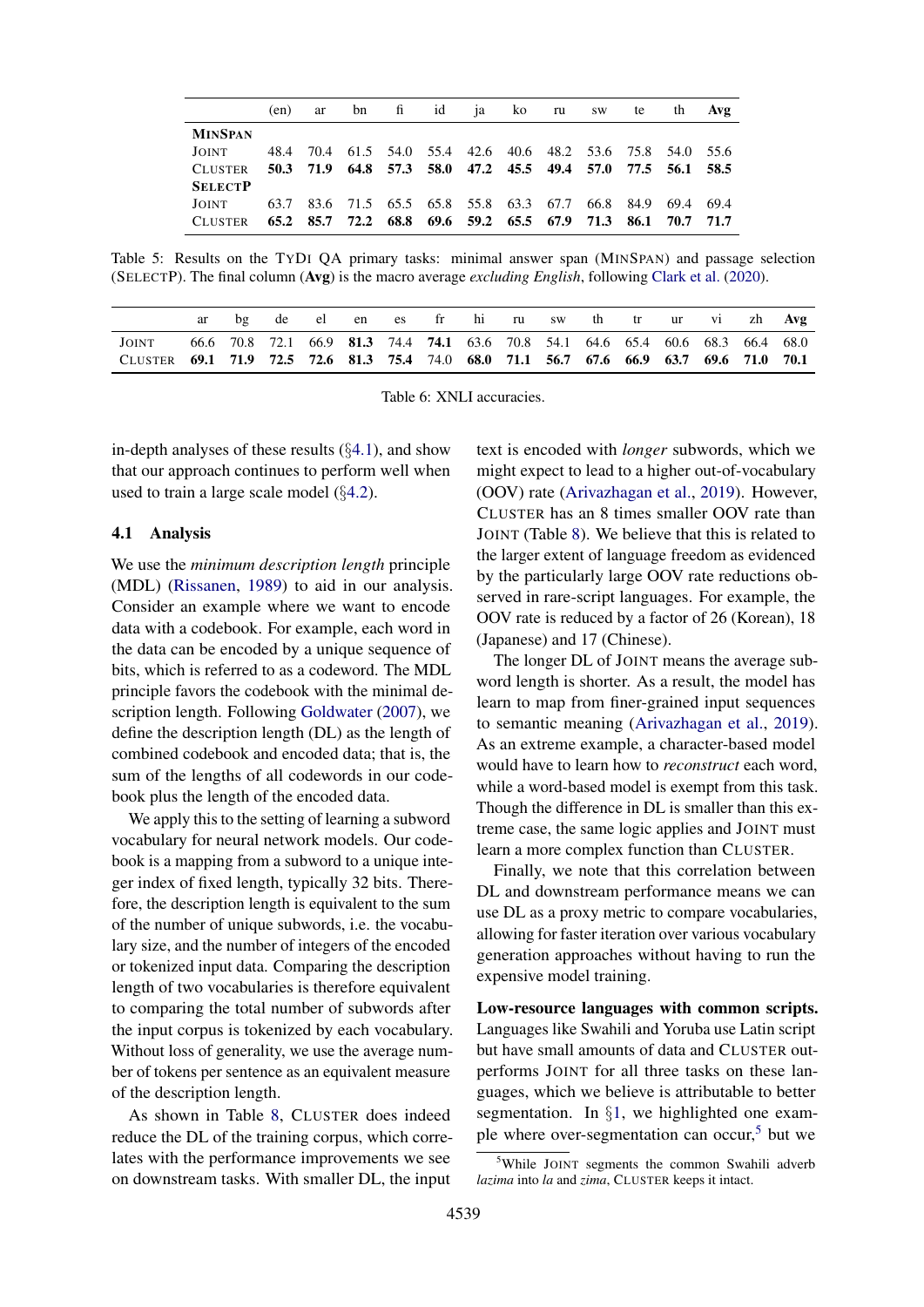<span id="page-4-0"></span>

|                                                                                                                  |       |    |                                                                                                          |  |  |  |  | $c_{5}$ | $c_6$ |  |  |          | Avg |
|------------------------------------------------------------------------------------------------------------------|-------|----|----------------------------------------------------------------------------------------------------------|--|--|--|--|---------|-------|--|--|----------|-----|
|                                                                                                                  | en sw | VQ | he ar fa ur es eu bg ru fr de ko nl et hi                                                                |  |  |  |  |         |       |  |  | ml ta te |     |
| JOINT                                                                                                            |       |    | 84.5 64.7 54.8 52.0 48.9 36.4 32.9 77.4 54.5 80.4 65.5 79.9 78.3 50.7 82.3 75.6 64.5 56.6 58.4 48.1 61.7 |  |  |  |  |         |       |  |  |          |     |
| CLUSTER 84.1 72.2 62.8 59.2 53.5 51.0 61.8 75.5 53.1 78.6 62.0 81.8 78.4 56.8 81.8 77.0 70.8 63.2 60.9 56.8 64.5 |       |    |                                                                                                          |  |  |  |  |         |       |  |  |          |     |

Table 7: Results for zero-shot NER using cross-lingual transfer from English (following XTREME [\(Hu et al.\)](#page-5-14)) for a sample of languages, grouped according to the clustering used by CLUSTER. All scores are labeled span F1, and Avg is the macro average across all 40 XTREME languages.

<span id="page-4-2"></span>

|                |      | Avg. DL OOV rate $[\%]$ |
|----------------|------|-------------------------|
| JOINT          | 20.9 | 0.200                   |
| <b>CLUSTER</b> | 20.2 | 0.025                   |

Table 8: Average description length and OOV rate.

can quantify this analysis more generally with DL: CLUSTER has 9.4% (Swahili) and 11.1% (Yoruba) shorter DL compared to JOINT, and this matches well with 7.5 and 8.0 higher NER F1, respectively.

Rare-script languages. For languages with rare scripts (e.g., CJK and Thai), CLUSTER strongly outperforms JOINT in all tasks. For NER, particularly large gains are achieved for Arabic-script languages in cluster  $c_2$  (e.g., 28.9 F1 improvement in Urdu) and Indian languages in  $c_8$ . We hypothesize that the gain for this group of languages is due to the higher coverage of subwords in rare scripts, and consequently lower OOV rates (Table [4\)](#page-2-2).

On clusters with languages in different scripts. Our vocabularies were trained from the Wikipedia articles, which frequently contain translations/transliterations. For example, the first sentence of both the Hindi- and Tamil-language versions of the article on "India" contain the exact English phrase "Republic of India". Since many of the same people/places will be topics in articles across Indic-script languages, it is not too surprising that the clustering algorithm groups some of these languages. We note that the NER performance on the Indic languages in cluster  $c_8$ are especially strong (Table [7\)](#page-4-0) possibly due to such shared representation of named entities.

A similar phenomenon can be seen with Korean, since Chinese characters are often appended in parentheses to a Korean word to disambiguate polysemy, which is particularly common for formal contents like Wikipedia. This is why Chinese, Japanese (having large lexical overlap with Chinese) and Korean are in the same cluster  $c_6$ . We note that these languages show especially strong improvement in all three tasks we considered as

<span id="page-4-3"></span>

| Model | TYDI OA XNLI |      | NER  |
|-------|--------------|------|------|
| mBERT | 52.7/64.4    | 65.4 | 62.2 |
| XLM-R |              | 79.2 | 65.4 |
| Ours  | 63.4/77.7    | 77.0 | 73.6 |
| Human | 70.1/79.9    | 92.8 |      |

Table 9: Comparisons with a full-scale model using our approach. Scores are macro averages over languages. TYDI QA numbers are in (MINSPAN/SELECTP) format, and our results are on the test set via a submission to the official leaderboard. Baseline numbers for TYDI QA are from [Clark et al.](#page-5-5) [\(2020\)](#page-5-5) and the rest are from [Hu et al..](#page-5-14)

well as drastically large reduction in OOV rate.

Therefore, we see these behaviors as a *strength* of our data-driven approach, flexibly capturing the characteristics of the data which may not be obvious from a purely linguistic perspective.

# <span id="page-4-1"></span>4.2 Full-scale model

To evaluate the effectiveness of our method on a large scale model, we train a 24-layer Transformer model with CLUSTER and report the macroaveraged results in Table [9.](#page-4-3) We drastically outperform the baseline for TYDI QA with about 10.7 F1 absolute improvement on MINSPAN and 13.3 F1 on SELECTP, and NER with 8.2 F1 absolute improvement over XLM-R. There is a small loss on XNLI, though this may be due to training on less data, and only Wikipedia domain.

# 5 Conclusion

We describe a novel clustering-based multilingual vocabulary generation algorithm. We showed that this empirically motivated clustering-based method consistently outperforms the standard vocabulary generation recipe used by most multilingual pretrained language modeling work.

# Acknowledgements

We would like to thank Vera Axelrod, Tim Dozat, Melvin Johnson, Thibault Févry, Xavier Garcia, and Karthik Raman for their feedback on this work.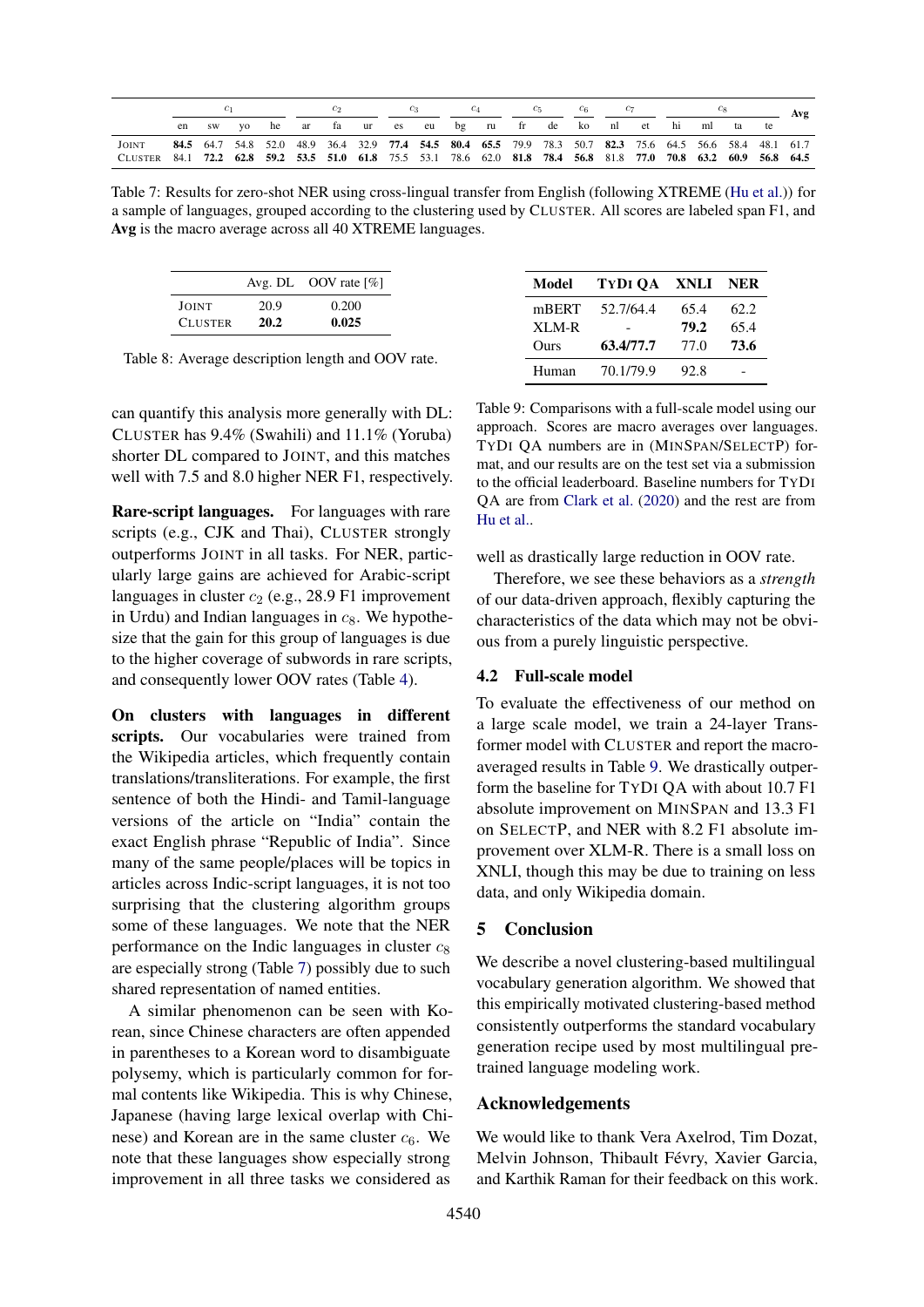#### References

- <span id="page-5-13"></span>Naveen Arivazhagan, Ankur Bapna, Orhan Firat, Dmitry Lepikhin, Melvin Johnson, Maxim Krikun, Mia Xu Chen, Yuan Cao, George Foster, Colin Cherry, Wolfgang Macherey, Zhifeng Chen, and Yonghui Wu. 2019. [Massively Multilingual Neural](http://arxiv.org/abs/1907.05019) [Machine Translation in the Wild: Findings and Chal](http://arxiv.org/abs/1907.05019)[lenges.](http://arxiv.org/abs/1907.05019) *arXiv e-prints*, page arXiv:1907.05019.
- <span id="page-5-11"></span>Tom B. Brown, Benjamin Mann, Nick Ryder, Melanie Subbiah, Jared Kaplan, Prafulla Dhariwal, Arvind Neelakantan, Pranav Shyam, Girish Sastry, Amanda Askell, Sandhini Agarwal, Ariel Herbert-Voss, Gretchen Krueger, Tom Henighan, Rewon Child, Aditya Ramesh, Daniel M. Ziegler, Jeffrey Wu, Clemens Winter, Christopher Hesse, Mark Chen, Eric Sigler, Mateusz Litwin, Scott Gray, Benjamin Chess, Jack Clark, Christopher Berner, Sam Mc-Cand lish, Alec Radford, Ilya Sutskever, and Dario Amodei. 2020. [Language Models are Few-Shot](http://arxiv.org/abs/2005.14165) [Learners.](http://arxiv.org/abs/2005.14165) *arXiv e-prints*, page arXiv:2005.14165.
- <span id="page-5-5"></span>Jonathan H. Clark, Eunsol Choi, Michael Collins, Dan Garrette, Tom Kwiatkowski, Vitaly Nikolaev, and Jennimaria Palomaki. 2020. TyDi QA: A benchmark for information-seeking question answering in typologically diverse languages. *Transactions of the Association for Computational Linguistics*.
- <span id="page-5-2"></span>Alexis Conneau, Kartikay Khandelwal, Naman Goyal, Vishrav Chaudhary, Guillaume Wenzek, Francisco Guzmán, Edouard Grave, Myle Ott, Luke Zettlemoyer, and Veselin Stoyanov. 2020. [Unsupervised](https://doi.org/10.18653/v1/2020.acl-main.747) [cross-lingual representation learning at scale.](https://doi.org/10.18653/v1/2020.acl-main.747) In *Proceedings of the 58th Annual Meeting of the Association for Computational Linguistics*, pages 8440– 8451, Online. Association for Computational Linguistics.
- <span id="page-5-6"></span>Alexis Conneau, Ruty Rinott, Guillaume Lample, Adina Williams, Samuel Bowman, Holger Schwenk, and Veselin Stoyanov. 2018. [XNLI: Evaluating](https://doi.org/10.18653/v1/D18-1269) [cross-lingual sentence representations.](https://doi.org/10.18653/v1/D18-1269) In *Proceedings of the 2018 Conference on Empirical Methods in Natural Language Processing*, pages 2475–2485, Brussels, Belgium. Association for Computational Linguistics.
- <span id="page-5-0"></span>Jacob Devlin, Ming-Wei Chang, Kenton Lee, and Kristina Toutanova. 2019. [BERT: Pre-training of](https://doi.org/10.18653/v1/N19-1423) [deep bidirectional transformers for language under](https://doi.org/10.18653/v1/N19-1423)[standing.](https://doi.org/10.18653/v1/N19-1423) In *Proceedings of the 2019 Conference of the North American Chapter of the Association for Computational Linguistics: Human Language Technologies, Volume 1 (Long and Short Papers)*, pages 4171–4186, Minneapolis, Minnesota. Association for Computational Linguistics.
- <span id="page-5-12"></span>Sharon J. Goldwater. 2007. *Nonparametric Bayesian Models of Lexical Acquisition*. Ph.D. thesis, Brown University.
- <span id="page-5-14"></span>Junjie Hu, Sebastian Ruder, Aditya Siddhant, Graham Neubig, Orhan Firat, and Melvin Johnson.

XTREME: A Massively Multilingual Multi-task Benchmark for Evaluating Cross-lingual Generalization. In *International Conference on Machine Learning, ICML 2020,*.

- <span id="page-5-4"></span>Karthikeyan K, Zihan Wang, Stephen Mayhew, and Dan Roth. 2020. [Cross-Lingual Ability of Multilin](https://cogcomp.seas.upenn.edu/papers/KWMR20.pdf)[gual BERT: An Empirical Study.](https://cogcomp.seas.upenn.edu/papers/KWMR20.pdf) In *Proc. of the International Conference on Learning Representations*.
- <span id="page-5-9"></span>Jared Kaplan, Sam McCandlish, Tom Henighan, Tom B. Brown, Benjamin Chess, Rewon Child, Scott Gray, Alec Radford, Jeffrey Wu, and Dario Amodei. 2020. [Scaling Laws for Neural Language](http://arxiv.org/abs/2001.08361) [Models.](http://arxiv.org/abs/2001.08361) *arXiv e-prints*, page arXiv:2001.08361.
- <span id="page-5-16"></span>Diederik P. Kingma and Jimmy Ba. 2015. [Adam: A](http://arxiv.org/abs/1412.6980) [method for stochastic optimization.](http://arxiv.org/abs/1412.6980) In *3rd International Conference on Learning Representations, ICLR 2015, San Diego, CA, USA, May 7-9, 2015, Conference Track Proceedings*.
- <span id="page-5-3"></span>Taku Kudo and John Richardson. 2018. [SentencePiece:](https://doi.org/10.18653/v1/D18-2012) [A simple and language independent subword tok](https://doi.org/10.18653/v1/D18-2012)[enizer and detokenizer for neural text processing.](https://doi.org/10.18653/v1/D18-2012) In *Proceedings of the 2018 Conference on Empirical Methods in Natural Language Processing: System Demonstrations*, pages 66–71, Brussels, Belgium. Association for Computational Linguistics.
- <span id="page-5-1"></span>Guillaume Lample and Alexis Conneau. 2019. Crosslingual language model pretraining. *Advances in Neural Information Processing Systems (NeurIPS)*.
- <span id="page-5-15"></span>Zhenzhong Lan, Mingda Chen, Sebastian Goodman, Kevin Gimpel, Piyush Sharma, and Radu Soricut. 2020. [ALBERT: A Lite BERT for Self-supervised](https://openreview.net/forum?id=H1eA7AEtvS) [Learning of Language Representations.](https://openreview.net/forum?id=H1eA7AEtvS) In *International Conference on Learning Representations*.
- <span id="page-5-8"></span>Dmitry Lepikhin, HyoukJoong Lee, Yuanzhong Xu, Dehao Chen, Orhan Firat, Yanping Huang, Maxim Krikun, Noam Shazeer, and Zhifeng Chen. 2020. [GShard: Scaling Giant Models with Conditional](http://arxiv.org/abs/2006.16668) [Computation and Automatic Sharding.](http://arxiv.org/abs/2006.16668) *arXiv eprints*, page arXiv:2006.16668.
- <span id="page-5-7"></span>Xiaoman Pan, Boliang Zhang, Jonathan May, Joel Nothman, Kevin Knight, and Heng Ji. 2017. [Cross](https://doi.org/10.18653/v1/P17-1178)[lingual name tagging and linking for 282 languages.](https://doi.org/10.18653/v1/P17-1178) In *Proceedings of the 55th Annual Meeting of the Association for Computational Linguistics (Volume 1: Long Papers)*, pages 1946–1958, Vancouver, Canada. Association for Computational Linguistics.
- <span id="page-5-10"></span>Colin Raffel, Noam Shazeer, Adam Roberts, Katherine Lee, Sharan Narang, Michael Matena, Yanqi Zhou, Wei Li, and Peter J. Liu. 2020. [Exploring](http://jmlr.org/papers/v21/20-074.html) [the limits of transfer learning with a unified text-to](http://jmlr.org/papers/v21/20-074.html)[text transformer.](http://jmlr.org/papers/v21/20-074.html) *Journal of Machine Learning Research*, 21(140):1–67.
- <span id="page-5-17"></span>Afshin Rahimi, Yuan Li, and Trevor Cohn. 2019. [Mas](https://doi.org/10.18653/v1/P19-1015)[sively multilingual transfer for NER.](https://doi.org/10.18653/v1/P19-1015) In *Proceedings of the 57th Annual Meeting of the Association*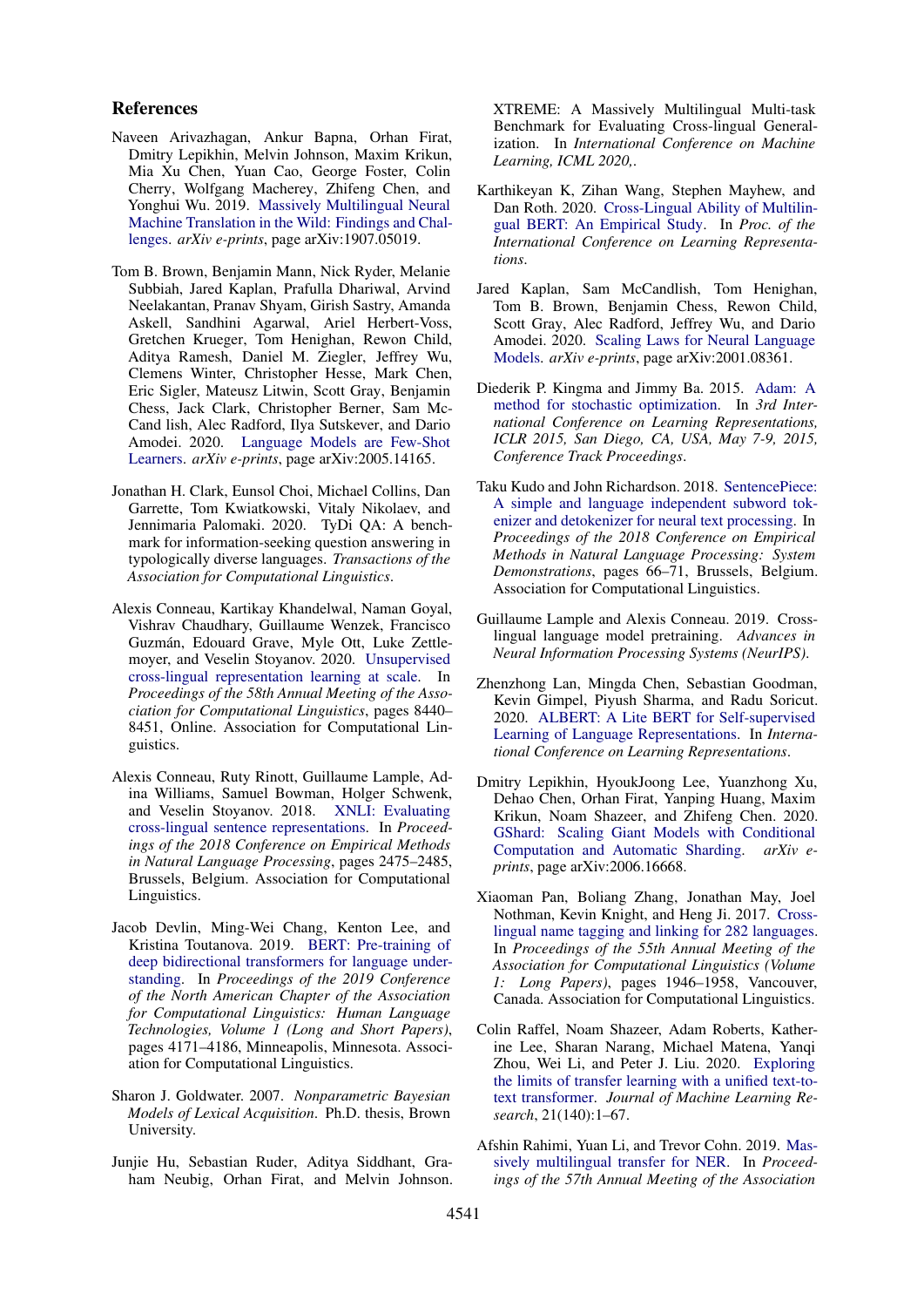*for Computational Linguistics*, pages 151–164, Florence, Italy. Association for Computational Linguistics.

- <span id="page-6-5"></span>Jorma Rissanen. 1989. *Stochastic Complexity In Statistical Inquiry*.
- <span id="page-6-0"></span>Mike Schuster and Kaisuke Nakajima. 2012. Japanese and Korean voice search. In *2012 IEEE International Conference on Acoustics, Speech and Signal Processing (ICASSP)*, pages 5149–5152. IEEE.
- <span id="page-6-2"></span>Rico Sennrich, Barry Haddow, and Alexandra Birch. 2016. [Neural machine translation of rare words](https://doi.org/10.18653/v1/P16-1162) [with subword units.](https://doi.org/10.18653/v1/P16-1162) In *Proceedings of the 54th Annual Meeting of the Association for Computational Linguistics (Volume 1: Long Papers)*, pages 1715– 1725, Berlin, Germany. Association for Computational Linguistics.
- <span id="page-6-4"></span>Ashish Vaswani, Noam Shazeer, Niki Parmar, Jakob Uszkoreit, Llion Jones, Aidan N Gomez, Ł ukasz Kaiser, and Illia Polosukhin. 2017. [Attention is all](http://papers.nips.cc/paper/7181-attention-is-all-you-need.pdf) [you need.](http://papers.nips.cc/paper/7181-attention-is-all-you-need.pdf) In I. Guyon, U. V. Luxburg, S. Bengio, H. Wallach, R. Fergus, S. Vishwanathan, and R. Garnett, editors, *Advances in Neural Information Processing Systems 30*, pages 5998–6008. Curran Associates, Inc.
- <span id="page-6-3"></span>Shijie Wu and Mark Dredze. 2019. [Beto, bentz, be](https://doi.org/10.18653/v1/D19-1077)[cas: The surprising cross-lingual effectiveness of](https://doi.org/10.18653/v1/D19-1077) [BERT.](https://doi.org/10.18653/v1/D19-1077) In *Proceedings of the 2019 Conference on Empirical Methods in Natural Language Processing and the 9th International Joint Conference on Natural Language Processing (EMNLP-IJCNLP)*, pages 833–844, Hong Kong, China. Association for Computational Linguistics.
- <span id="page-6-1"></span>Yonghui Wu, Mike Schuster, Zhifeng Chen, Quoc V. Le, Mohammad Norouzi, Wolfgang Macherey, Maxim Krikun, Yuan Cao, Qin Gao, Klaus Macherey, Jeff Klingner, Apurva Shah, Melvin Johnson, Xiaobing Liu, Łukasz Kaiser, Stephan Gouws, Yoshikiyo Kato, Taku Kudo, Hideto Kazawa, Keith Stevens, George Kurian, Nishant Patil, Wei Wang, Cliff Young, Jason Smith, Jason Riesa, Alex Rudnick, Oriol Vinyals, Greg Corrado, Macduff Hughes, and Jeffrey Dean. 2016. [Google's](http://arxiv.org/abs/1609.08144) [Neural Machine Translation System: Bridging the](http://arxiv.org/abs/1609.08144) [Gap between Human and Machine Translation.](http://arxiv.org/abs/1609.08144) *arXiv e-prints*, page arXiv:1609.08144.
- <span id="page-6-6"></span>Yang You, Jing Li, Sashank Reddi, Jonathan Hseu, Sanjiv Kumar, Srinadh Bhojanapalli, Xiaodan Song, James Demmel, Kurt Keutzer, and Cho-Jui Hsieh. 2020. [Large batch optimization for deep learning:](https://openreview.net/forum?id=Syx4wnEtvH) [Training bert in 76 minutes.](https://openreview.net/forum?id=Syx4wnEtvH) In *International Conference on Learning Representations*.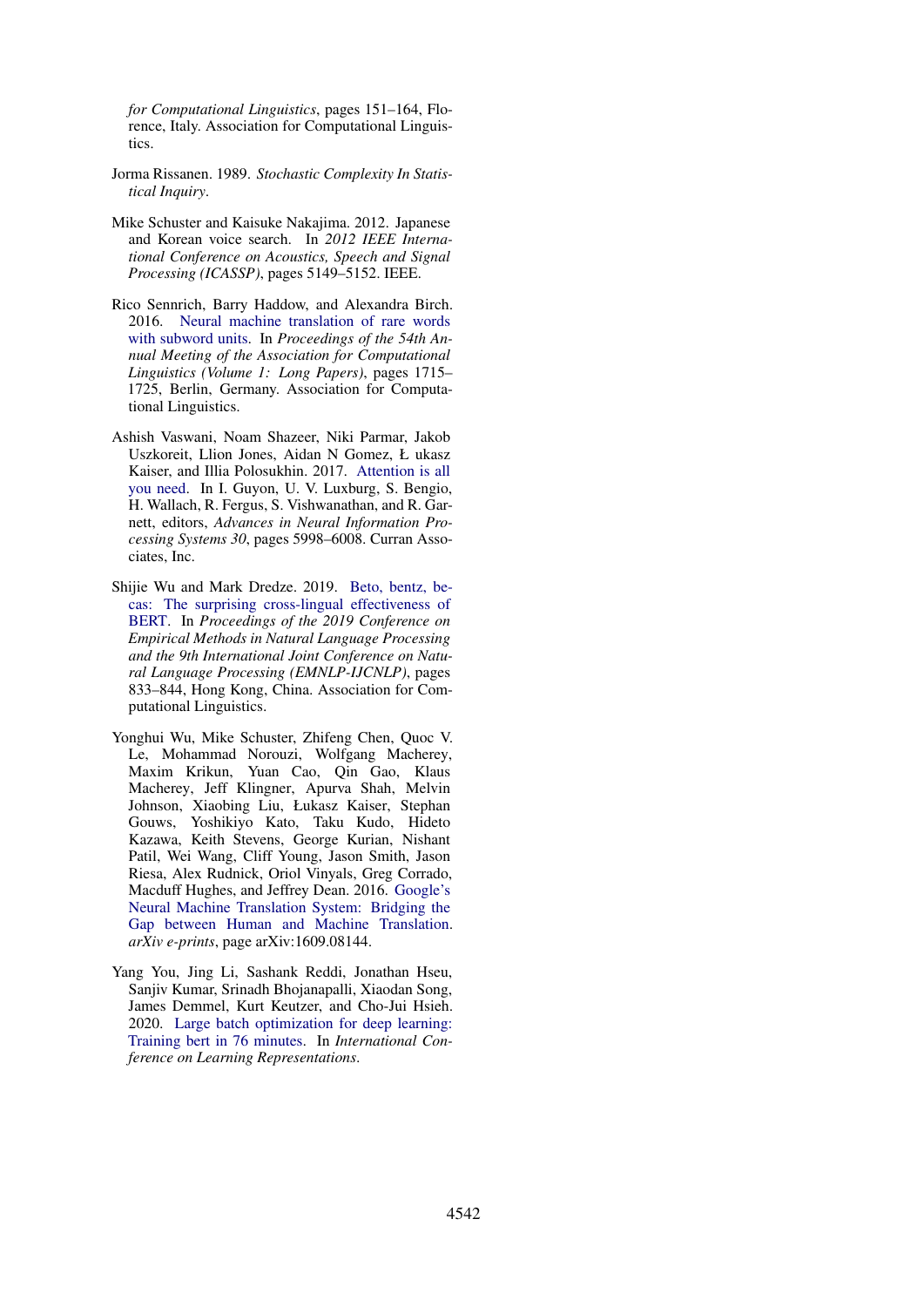#### <span id="page-7-0"></span>A Experiment details

### A.1 Pretraining

We did not use any hyperparameter search for pretraining. We use LAMB optimizer [\(You et al.,](#page-6-6) [2020\)](#page-6-6) with batch size of 4096. [You et al.](#page-6-6) [\(2020\)](#page-6-6) also recommended learning rate of 0.0018, warmup proportion of 2.5% of the total number of steps. We use linear warm-up and linear learning rate decay down to 0 in the last step. We use gradient clipping with a norm of 1.0.

For all the experiments except for the full-scale model, we trained using 64 Google Cloud TPUs. We pretrained models with two different sequence lengths: 128 and 512 with 500k and 125k steps, respectively. The model with sequence length of 512 runs at about 2.3 steps/second, which takes about 16 hours to finish; this model was used to run WikiAnn NER and TYDI QA. The model with sequence length of 128 runs at 9.8 steps/second and finishes in about 15 hours; this model was used to run XNLI. A step refers to one gradient update of the LAMB optimizer.

During pretraining, we sampled each language's data with the following strategy. First we compute the empirical distribution for each language

$$
p^l = \frac{n^l}{\sum_{l' \in L} n^{l'}}\tag{1}
$$

where  $n^l$  is the number of sentences in language l's corpus. Then we use the exponential smoothing value of 0.7 following [\(Devlin et al.,](#page-5-0) [2019\)](#page-5-0), i.e., we exponentiate  $p^{l}$  and renormalize to compute the sampling probabilities of each language.

We used whole-word masking during pretraining. However, since some languages do not typically use whitespace between words (e.g., Thai), we used the heuristic of SentencePiece meta symbol U+2581 to designate the beginning of the word. Therefore, a word is defined as the token span between two successive U+2581 symbols.

For the full-scale model, we pretrained with 256 Google Cloud TPUs for 1.5 million steps with a batch size of 4096 and learning rate of 0.0018, which took 8 days. We only trained one model, and used a sequence length of 512.

All experiments were run in TensorFlow.

#### A.2 SentencePiece configurations

We used the following configuration to train a SentencePiece model: unigram language model, character coverage of 0.9995, and 1M seed sentences.

#### A.3 Model architecture

Except for the full-scale model, all models were 12 layers of Transformers, with hidden size of 768 and 12 attention heads. For faster experimentation, we used an embedding size of 128, similar to [Lan](#page-5-15) [et al.](#page-5-15) [\(2020\)](#page-5-15). The total number of parameters is 150M. The full-scale model has 24 Transformer layers, hidden size of 1024, and 16 attention heads. We used an embedding size of 512, totaling 550M parameters. We chose this number of parameters to mimic XLM-R.

# A.4 Fine-tuning

We ran experiments with two seed values and chose the best model based on the average of the two runs. For fine-tuning, we used Adam optimizer [\(Kingma](#page-5-16) [and Ba,](#page-5-16) [2015\)](#page-5-16).

For WikiAnn NER, we used a learning rate of  $4 \times 10^{-5}$ , a batch size of 32, and 2 training epochs. We found that the performance is robust with respect to the set of hyperparameters, so we did not change this setting. The training was run with 4 TPUs which took about one hour to finish. The evaluation metric is span-level F1 score. Our evaluation code was tested against the seqeval library: [https://github.com/chakki-works/seqeval,](https://github.com/chakki-works/seqeval) and produces the same scores.

For XNLI, we used a batch size of 32, performed grid search over the learning rate of  $[1 \times 10^{-5}, 2 \times$  $10^{-5}$ ,  $3 \times 10^{-5}$ ], and trained for 3 epochs. We chose the best model on the development set based on the macro-averaged accuracy and then used that model to report on the test set. The training was run with 8 TPUs which took about 2-3 hours to finish. The evaluation metric is classification accuracy.

For TYDI QA, we found that larger batch sizes improved the training stability, so we used a batch size of 512. With the larger batch size, longer epochs were helpful, so we used a grid search over the learning rate of  $[3 \times 10^{-5}, 4 \times 10^{-5}, 5 \times 10^{-5}]$ and training epochs of [7, 8, 9]. We chose the best model based on the macro-averaged F1 score on 10 languages, excluding English following [Clark et al.](#page-5-5) [\(2020\)](#page-5-5). For the hyperparameters that are specific to TYDI QA, we used the same settings as the baseline model from [\(Clark et al.,](#page-5-5) [2020\)](#page-5-5): 45 maximum passages, 0.1 include unknown rates, sequence length of 512, and window stride of 128. The evaluation metric is F1 score, which we computed with the official evaluation script from [https://github.com/google-research-](https://github.com/google-research-datasets/tydiqa)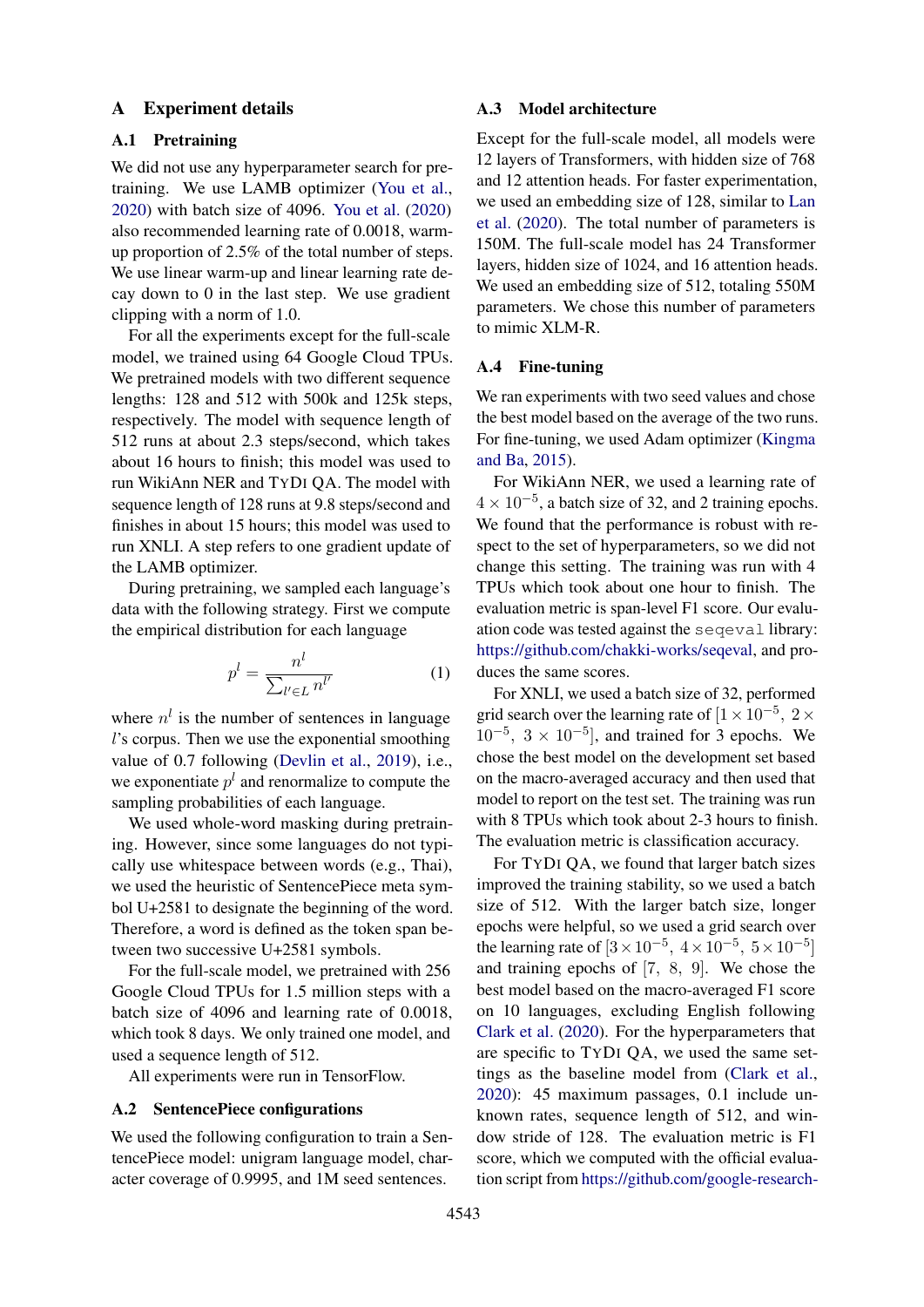<span id="page-8-0"></span>

|                                                                                         |  | de |  |  |  |  |                                                                                 |  | el en es fr hi ru sw th tr ur vi zh Avg |
|-----------------------------------------------------------------------------------------|--|----|--|--|--|--|---------------------------------------------------------------------------------|--|-----------------------------------------|
| <b>JOINT</b>                                                                            |  |    |  |  |  |  | 66.9 70.2 72.9 67.0 81.4 75.2 74.5 63.3 71.0 53.5 63.0 66.1 60.9 68.5 67.4 68.1 |  |                                         |
| CLUSTER 68.3 71.7 73.5 74.1 81.0 75.4 75.3 67.4 70.6 57.1 67.8 66.9 62.9 69.4 70.9 70.2 |  |    |  |  |  |  |                                                                                 |  |                                         |

Table 10: XNLI accuracy on development set. The best performing hyperparameters for both JOINT and CLUSTER were learning rate of  $2 \times 10^{-5}$ , batch size of 32, and 3 training epochs.

<span id="page-8-1"></span>

|                                                                                                                  |  |       |    |  |  |  | $c_6$ |  |  |  | Avg |                                                                                                          |    |  |
|------------------------------------------------------------------------------------------------------------------|--|-------|----|--|--|--|-------|--|--|--|-----|----------------------------------------------------------------------------------------------------------|----|--|
|                                                                                                                  |  | en sw | VQ |  |  |  |       |  |  |  |     | he ar fa ur es eu bg ru fr de ko nl et hi ml ta                                                          | te |  |
| <b>JOINT</b>                                                                                                     |  |       |    |  |  |  |       |  |  |  |     | 84.3 64.8 51.9 51.7 49.0 36.3 31.7 76.7 53.3 81.0 66.4 79.9 78.2 51.1 81.9 76.0 63.4 53.4 59.2 49.1 61.3 |    |  |
| CLUSTER 84.1 72.1 64.1 58.8 54.2 50.9 61.8 74.7 51.8 79.3 63.0 81.5 78.6 57.3 81.2 76.9 72.1 61.4 61.9 56.0 64.3 |  |       |    |  |  |  |       |  |  |  |     |                                                                                                          |    |  |

Table 11: WikiAnn NER F1 scores on development set. We used  $4 \times 10^{-5}$ , batch size of 32 and 2 training epochs for both CLUSTER and JOINT.

#### [datasets/tydiqa.](https://github.com/google-research-datasets/tydiqa)

# B Datasets

For pretraining, we use 906M sentences of Wikipedia data covering 104 languages. The number of examples of the three datasets used for evaluation is summarized in Table [15.](#page-9-0) The XNLI data has a training set in English and development and test sets in 15 languages, which can be downloaded from [https://cims.nyu.edu/ sbowman/multinli/.](https://cims.nyu.edu/~sbowman/multinli/)

The TYDI QA datasets are in 11 languages including English, which is excluded from the official evaluation. The link to download the dataset is [https://github.com/google-research](https://github.com/google-research-datasets/tydiqa#download-the-dataset)[datasets/tydiqa.](https://github.com/google-research-datasets/tydiqa#download-the-dataset)

For Wikiann NER data, we follow XTREME [\(Hu et al.\)](#page-5-14) and used the balanced train, development, test set splits of [Rahimi et al.](#page-5-17) [\(2019\)](#page-5-17), for 40 languages. The dataset can be downloaded from [https://github.com/afshinrahimi/mmner.](https://github.com/afshinrahimi/mmner)

We did not exclude any examples from the three datasets. For Wikiann NER, Greek, Thai, Japanese, Korean and Chinese data have incorrect IOB2 encoding, e.g.,  $I-PER$  following  $O$ . We fixed those encoding with a simple rule such that a tag with  $I$ prefix starting after  $\circ$  is corrected to have  $\circ$  prefix.

We did not use any preprocessing for XNLI or TYDI QA.

#### C Performance on development set

The main body of the paper contains test set results for XNLI and WikiAnn NER. In this section, we report the development set results so that researchers can try to reproduce the results without consulting to the test set.

Table [10](#page-8-0) shows the results for XNLI and the results for WikiAnn NER are summarized in Table [11.](#page-8-1) Both tables contain the best performing hyperparameters in the caption. Since the TYDI QA test set is private, we performed all experiments on the development set for TYDI QA except for the full-scale model for which we submitted to the official leaderboard.

# C.1 Development set results for the full-scale model

For the full-scale model, Table [14](#page-9-1) shows the development set results on WikiAnn NER, Table [13](#page-9-2) for XNLI and, Table [12](#page-9-3) for TYDI QA. We found that this large Transformer model requires different sets of hyperparameters to be effective. We used the LAMB optimizer to match the pretraining since it made the training more stable. For XNLI we did a grid search on over learning rates  $[9 \times$  $10^{-5}$ ,  $1 \times 10^{-4}$ ], training epochs [9, 10, 11], and a fixed batch size of 512. For TYDI QA we did a grid search over learning rates  $[8 \times 10^{-5}, 9 \times 10^{-5}]$ and training epochs [13, 14, 15], and a fixed batch size of 512. For WikiAnn NER, we chose the learning rate from  $[2 \times 10^{-5}, 3 \times 10^{-5}]$ , and used a fixed batch size of 32 and 2 training epochs.

# C.2 WikiAnn NER test set results on all 40 languages

In this section, we expand the results in and Table [7](#page-4-0) and Table [9,](#page-4-3) which only show subset of languages (or only average for the latter.

For these test set results, Table [16](#page-9-4) expands on Table [7](#page-4-0) and show results on all 40 languages considered in XTREME. Table [17](#page-9-5) expands on Table [9](#page-4-3) in a similar manner.

#### C.3 Language information

Table [18](#page-10-0) lists all 104 languages considered in this paper and their script information.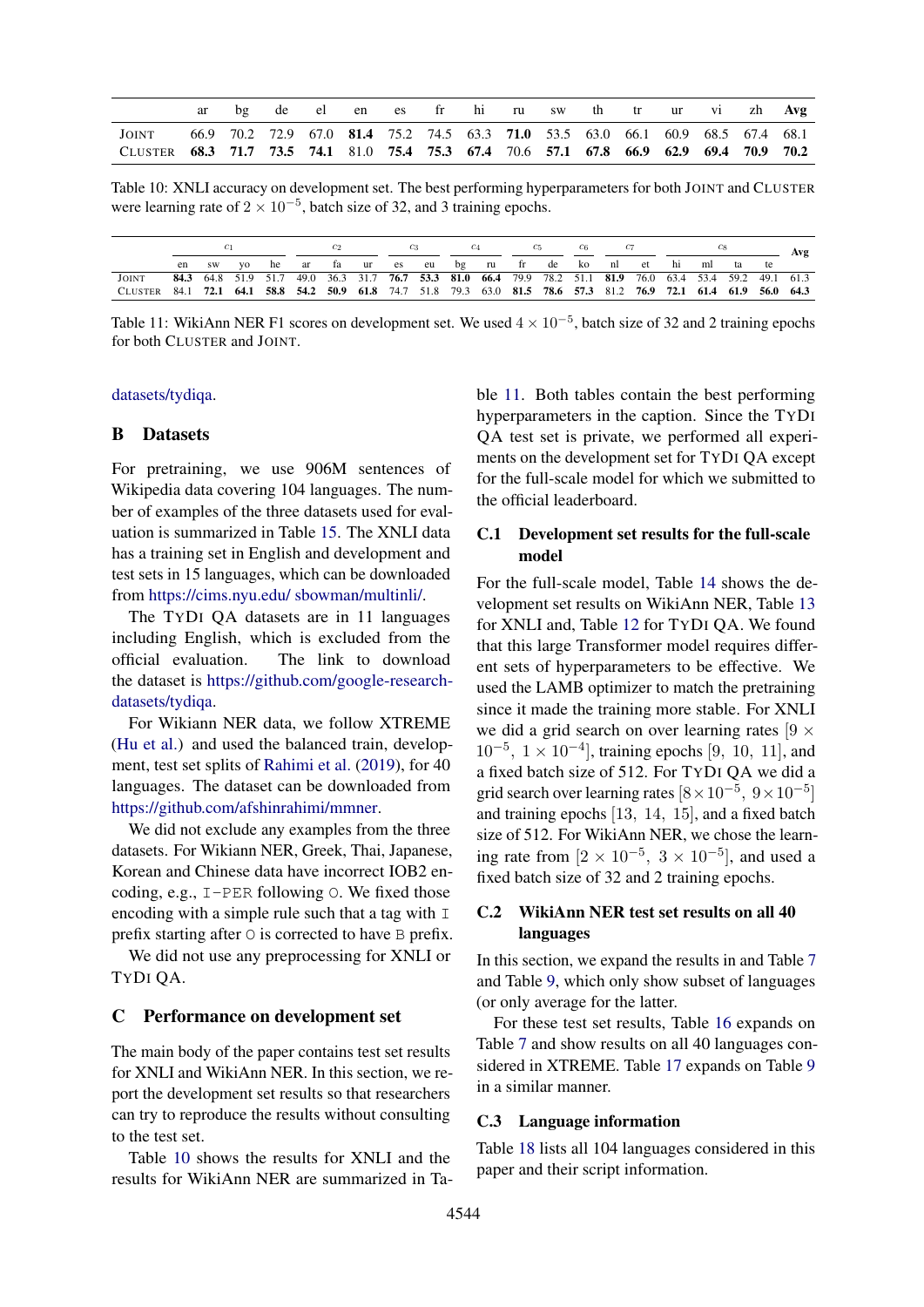<span id="page-9-3"></span>

|                                                                       |  | ar bn fi id ja ko ru sw te th Avg |  |  |  |  |
|-----------------------------------------------------------------------|--|-----------------------------------|--|--|--|--|
| MINSPAN 77.0 72.1 66.1 65.1 52.9 55.8 57.2 65.9 82.3 59.7 65.4        |  |                                   |  |  |  |  |
| <b>SELECTP</b> 88.5 81.3 76.7 76.0 66.1 72.7 74.3 80.1 90.6 73.8 78.0 |  |                                   |  |  |  |  |

Table 12: Full-scale model's result on the TYDI QA primary tasks (development set).

<span id="page-9-2"></span>

|  |  |  |  |  |  |  | ar bg de el en es fr hi ru sw th tr ur vi zh Avg                                |
|--|--|--|--|--|--|--|---------------------------------------------------------------------------------|
|  |  |  |  |  |  |  | 77.1 79.9 81.4 80.9 86.9 82.9 82.0 75.5 79.2 59.4 74.4 73.5 69.2 77.8 77.2 77.2 |

Table 13: XNLI (development set) result for the full-scale model. The best performing model has learning rate of 0.0001, train epochs of 9 and batch size of 512.

<span id="page-9-1"></span>

|                                                                                                                  |  |  |  |  |  |  |  |  |  | C6. |  |  |                                                         |  |  |  |  |    |  |
|------------------------------------------------------------------------------------------------------------------|--|--|--|--|--|--|--|--|--|-----|--|--|---------------------------------------------------------|--|--|--|--|----|--|
|                                                                                                                  |  |  |  |  |  |  |  |  |  |     |  |  | en swyo he ar fa ur es eu bg ru fr de ko nl et hi ml ta |  |  |  |  | te |  |
| CLUSTER 86.4 73.4 79.1 72.6 73.2 75.4 82.3 85.7 68.2 88.4 79.8 87.8 84.0 68.2 87.4 85.3 79.4 73.9 73.2 67.2 73.7 |  |  |  |  |  |  |  |  |  |     |  |  |                                                         |  |  |  |  |    |  |

<span id="page-9-0"></span>Table 14: WikiAnn NER F1 scores of the full-scale model on development set. The best performing model has learning rate of  $3 \times 10^{-5}$ , batch size of 32 and trained for 2 epochs.

|             | Training | Development | Test   |
|-------------|----------|-------------|--------|
| XNLI        | 392,702  | 2490        | 5010   |
| TYDI QA     | 166916   | 18670       | 18751  |
| WikiAnn NER | 20000    | 262300      | 262300 |

Table 15: Number of examples in training, development, test set splits for each evaluation datasets.

<span id="page-9-4"></span>

|  |  |  |  |  |  | en af ar bg bn de el es et eu fa fi fr he hi hu id it ja jv                                         |  |  |  |  |
|--|--|--|--|--|--|-----------------------------------------------------------------------------------------------------|--|--|--|--|
|  |  |  |  |  |  | 86.2 84.0 73.1 88.1 84.0 84.0 82.8 86.7 85.3 68.8 76.2 84.5 87.5 72.9 77.7 83.0 65.1 85.0 24.9 68.6 |  |  |  |  |
|  |  |  |  |  |  |                                                                                                     |  |  |  |  |
|  |  |  |  |  |  | ka kk koml mr ms my nl pt ru sw ta te th tl tr ur vi yo zh                                          |  |  |  |  |
|  |  |  |  |  |  | 78.8 54.0 68.0 73.5 73.8 78.0 66.4 87.6 86.5 79.5 72.7 72.1 66.0 2.3 80.8 83.3 78.6 79.1 80.2 34.1  |  |  |  |  |

Table 16: WikiAnn NER results in Table [7](#page-4-0) on all 40 languages. The average F1 scores are 61.7 and 64.5 for JOINT and CLUSTER, respectively.

<span id="page-9-5"></span>

| en |  |  |  |  |  | af ar bg bn de el es et eu fa fi fr he hi hu id it ja jv                                            |  |  |  |  |
|----|--|--|--|--|--|-----------------------------------------------------------------------------------------------------|--|--|--|--|
|    |  |  |  |  |  | 86.2 84.0 73.1 88.1 84.0 84.0 82.8 86.7 85.3 68.8 76.2 84.5 87.5 72.9 77.7 83.0 65.1 85.0 24.9 68.6 |  |  |  |  |
|    |  |  |  |  |  |                                                                                                     |  |  |  |  |
| ka |  |  |  |  |  | kk komlmrns mynlpt rusw ta te thitlitr ur vi yozh                                                   |  |  |  |  |
|    |  |  |  |  |  | 78.8 54.0 68.0 73.5 73.8 78.0 66.4 87.6 86.5 79.5 72.7 72.1 66.0 2.3 80.8 83.3 78.6 79.1 80.2 34.1  |  |  |  |  |

Table 17: WikiAnn NER results in Table [9](#page-4-3) on all 40 languages. The average F1 score is 73.6.